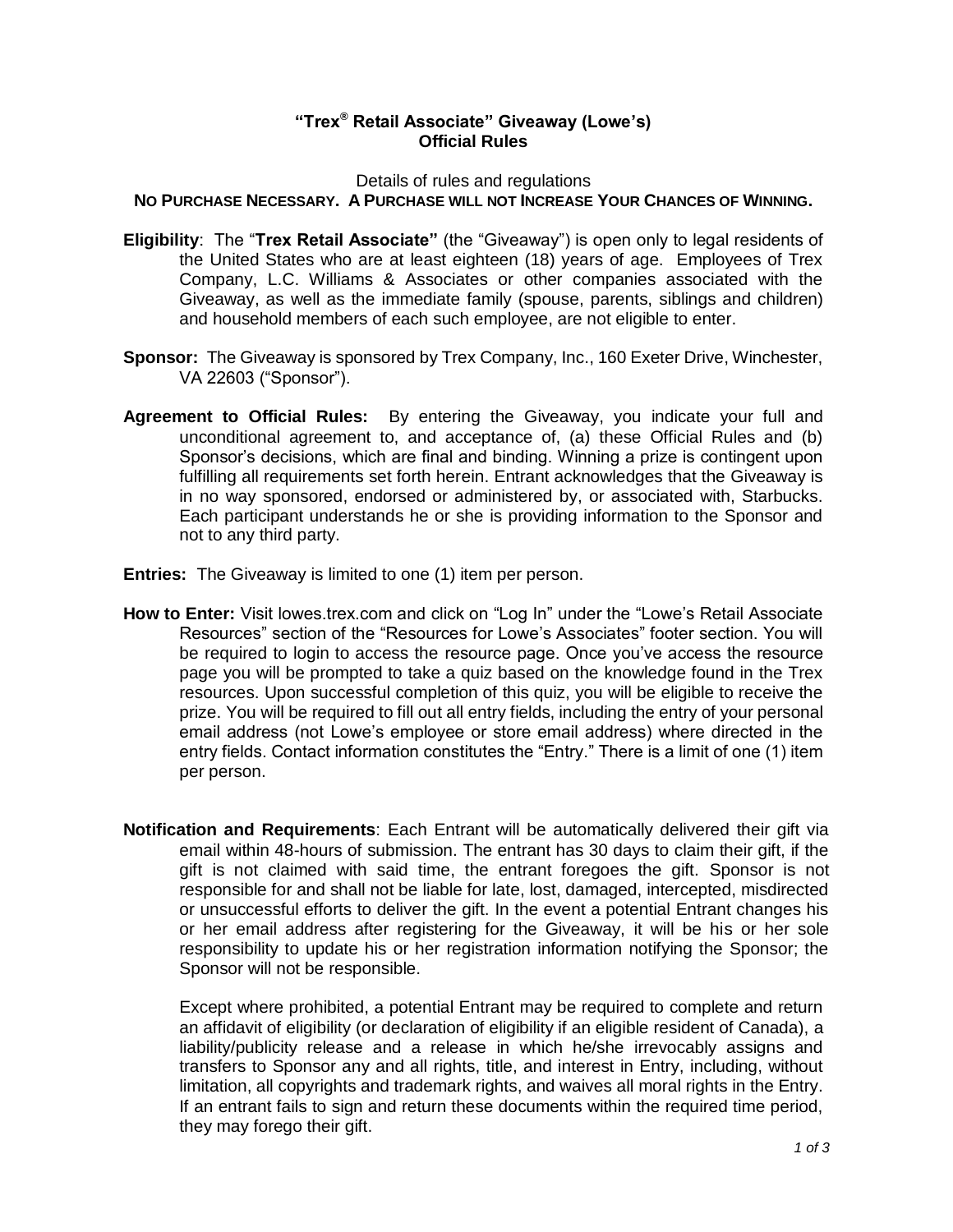- **Prizes:** Each entrant will receive one (1) \$6.00 Starbucks gift card, delivered digitally to their inbox. The entrant is responsible for paying any applicable income taxes and any and all other costs and expenses not listed above. Any prize details not specified above will be determined by Sponsor in its sole discretion. A prize may not be transferred and must be accepted as awarded. You may not request cash or a substitute prize; however, Sponsor reserves the right to substitute a prize with another prize of equal or greater value if the prize is not available for any reason, as determined by Sponsor in its sole discretion.
- **General Conditions:** In the event that the operation, security or administration of the Giveaway is impaired in any way for any reason, including, but not limited to fraud, virus or other technical problem, Sponsor may, in its sole discretion, either: (a) suspend the Giveaway to address the impairment and then resume the Giveaway in a manner that best conforms to the spirit of these Official Rules; or (b) award the prize according to the procedures set forth above from among the eligible entries received up to the time of the impairment. Sponsor reserves the right in its sole discretion to disqualify any individual it finds to be tampering with the entry process or the operation of the Giveaway or to be acting in violation of these Official Rules or in an unsportsmanlike or disruptive manner. Any attempt by any person to undermine the legitimate operation of the Giveaway may be a violation of criminal and civil law, and, should such an attempt be made, Sponsor reserves the right to seek damages from any such person to the fullest extent permitted by law. Failure by Sponsor to enforce any term of these Official Rules shall not constitute a waiver of that provision. Proof of sending any communication to Sponsor by mail shall not be deemed proof of receipt of that communication by Sponsor. In the event of a dispute as to any online entry, the authorized account holder of the email address used to enter will be deemed to be the participant. The "authorized account holder" is the natural person who is assigned to an email address by an Internet access provider, online service provider or other organization responsible for assigning email addresses for the domain associated with the submitted email address. The Giveaway is subject to federal, state and local laws and regulations and is void where prohibited.
- **Release and Limitations of Liability:** By participating in the Giveaway, you agree to release and hold harmless Sponsor, L.C. Williams & Associates, their respective parent, subsidiaries, affiliates and each of their respective officers, directors, employees and agents (the "Released Parties") from and against any claim or cause of action arising out of participation in the Giveaway or receipt or use of any prize, including, but not limited to: (a) unauthorized human intervention in the Giveaway; (b) technical errors related to computers, servers, providers, or telephone, or network lines; (c) printing errors; (d) lost, late, postage-due, misdirected, or undeliverable mail; (e) errors in the administration of the Giveaway or the processing of entries; or (f) injury or damage to persons or property which may be caused, directly or indirectly, in whole or in part, from entrant's participation in the Giveaway or receipt or use of any prize. You further agree that in any cause of action, the Released Parties' liability will be limited to the cost of entering and participating in the Giveaway, and in no event shall the Released Parties be liable for attorney's fees. You waive the right to claim any damages whatsoever, including, but not limited to, punitive, consequential, direct or indirect damages.
- **Privacy and Publicity:** Any information you submit as part of the Giveaway will be used for purposes of this Giveaway and treated in accordance with Sponsor's [Privacy Policy.](http://www.trex.com/popup/TREXD_000328)